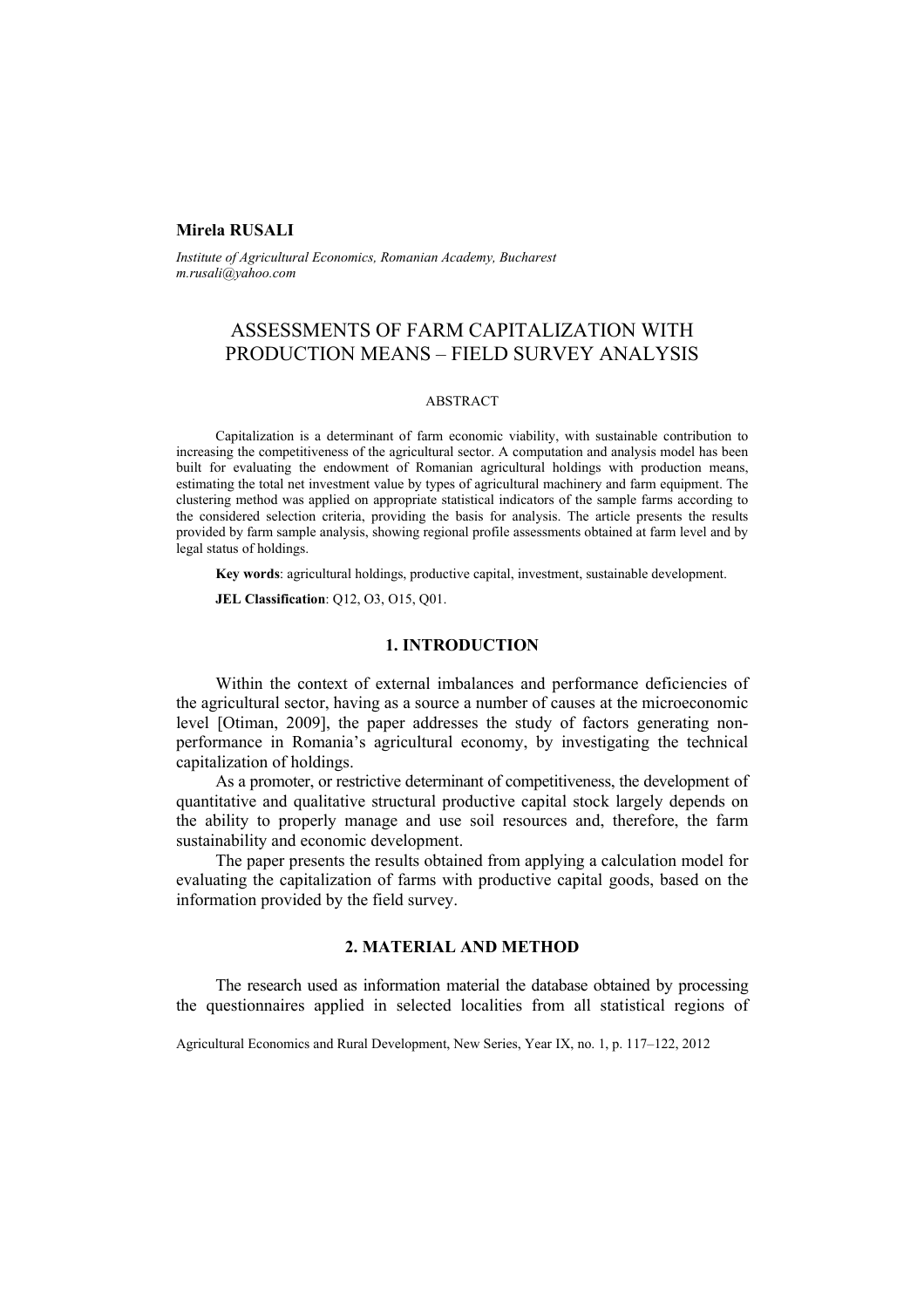Romania, in the period  $2007-2008$ <sup>1</sup>. A computation model was used designed to assess the updated cost of mechanical means from sample, to estimate the replacement value of machinery, obtained by calculating the machinery depreciation cost and its present value represented by the net investment value. To obtain comparable values, intermediate operations were required to update the machinery prices: nominal purchase prices were recalculated by deflation values by using the Consumer Price Index for industrial goods, provided by the National Institute of Statistics, in 2009 as the reference period. Initial values were expressed in Euros, at the annual exchange rate provided by the National Bank of Romania, in the acquisition period and then adjusted to the current exchange rate. The statistical group method was applied to the indicators corresponding to the investigated holdings according to the considered selection criteria: regional, farm level and by legal status of holding [Rusali, 2010].

#### **3. RESULTS AND DISCUSSIONS**

The evaluation results for the agricultural tractors, by regions, at the level of investigated farms and by the legal status of holdings, i.e. natural person, or individual farm and legal entity, or commercial farm, in the investigated farm sample, are shown in Figure 1.

The heading *Thou. RON/holding* represents the mean amount of net investment per farm. Detailed results include regional distribution of farm tractors in the sample by value, by type and class power and of trailers, trucks and land cars – net investment and depreciation costs. Disparities are noticed between holdings by net investment and by the number of tractors in farm equipment, and uneven distribution relative to the amount of investment at regional level. The individual farms have much lower capitalization with tractors than the legal entities, the average sample is estimated at 7618 RON on individual farm, compared to 68639 RON per legal entity farm. The sample average net investment in agricultural tractors was estimated at 30163 RON per farm.

The evaluation results from tillage and seeding machinery, at regional, farm level and by legal status of farm are shown in Figure 2.

The estimated average value of the machinery amounted to 2098 RON per holding with natural person status, and 26104 RON per legal holding. A sample average value of 11041 RON per farm was estimated. The detailed results include the regional distribution of farms in the sample by value of tillage and planting machinery, by type – net investments and depreciation costs and the appropriate assessments corresponding to the legal status of farms. Figure 2 shows extremely

<sup>&</sup>lt;sup>1</sup> Projects funded by the Ministry of Education and Research in 2005–2008: CEEX-56 "Modeling farm economic response to the integration of the environmental principles with the sustainable management of soil resources" and CNCSIS-19 "Complex models and research methods of sustainable rural development in Romania".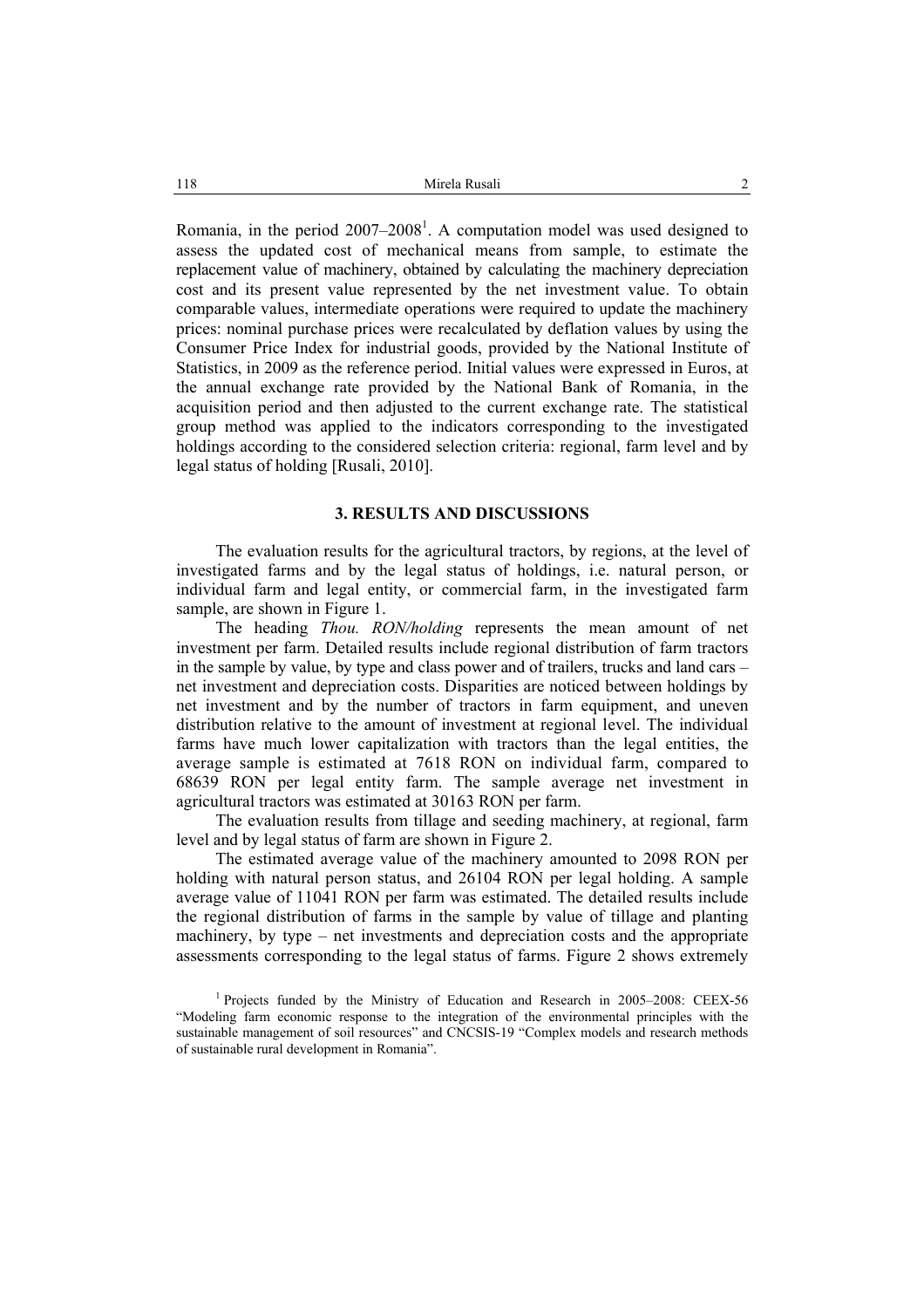low values estimated for the tillage and seeding machinery, which indicates a major weakness of these types of basic machinery working in the aggregate with tractors, as major shortcomings for the crop sector.



Figure 1. Distribution of farms from sample, by agricultural tractors value, by regions and legal status.



Figure 2. Distribution of farms from sample by value of tillage and seeding machinery, by regions and by legal status.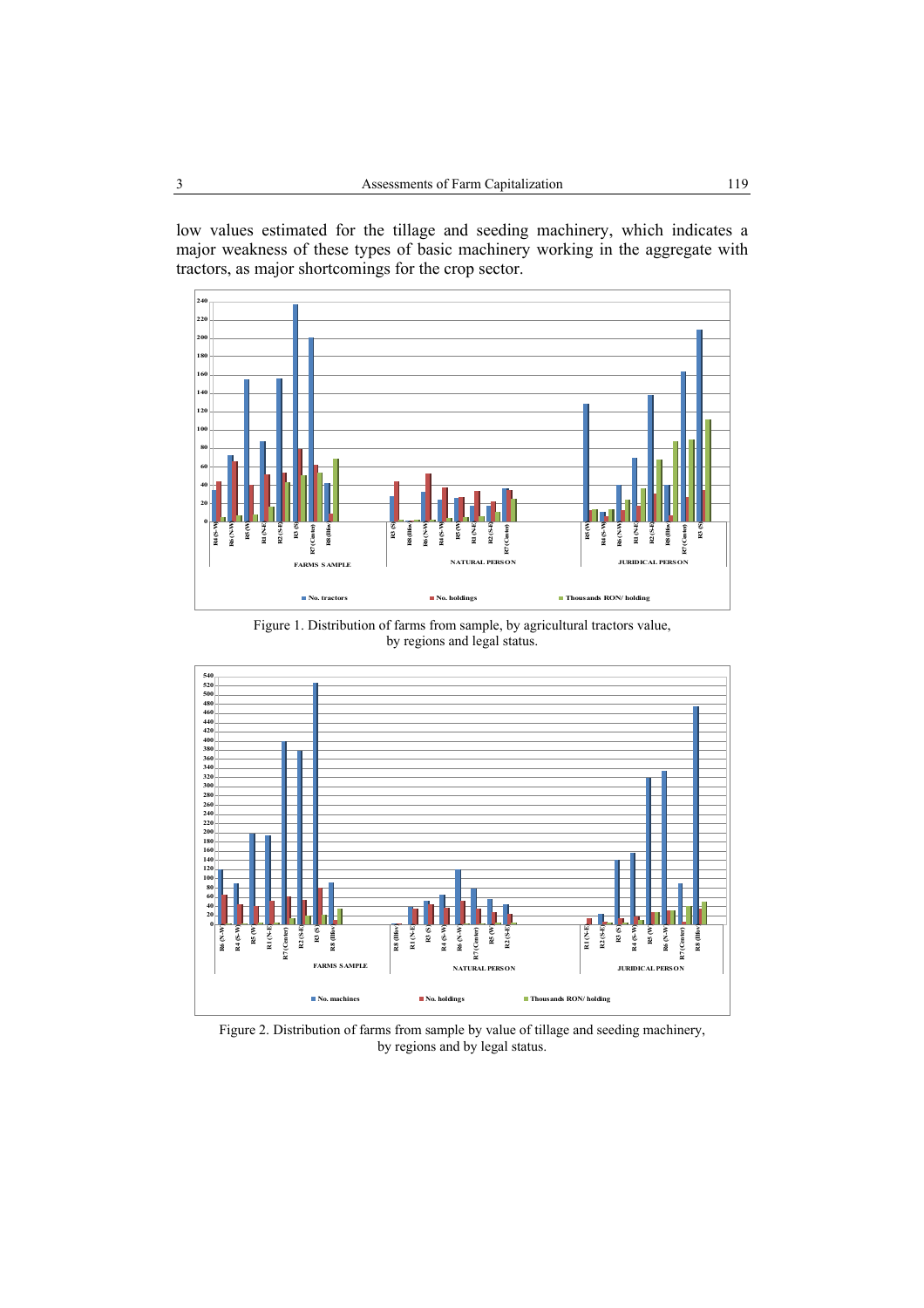| 120 | Mirela Rusali |  |
|-----|---------------|--|
|     |               |  |

The fertilizing and chemical treatments application machinery has a similar regional distribution to the previous ones, but the amount of the average farm net investments is dramatically reduced.

The value of this machinery was estimated at 1165 RON on the average per holding as natural person and 4818 RON per legal entity holding, resulting in a sample average of 2514 RON per farm.

Figure 3 shows the results of the evaluations for combines and harvesters used on farms property, by regions, at the level of investigated farms and by the legal status of holding.



Figure 3. Distribution of farms from sample by value of combines and harvesters, by regions and legal status.

The average value of net investments on individual farms is clearly lower than that on commercial farms, due to the different average physical size: from 0.3 ha, in North-West, to 56ha, in South-East, on the individual holdings and from 66 ha, in South-West to 888 ha, in South, on commercial farms. It can be noticed that although there are imbalances between regions, the investments in combines and harvesters grow in importance both as level and as distribution level. The estimated average value of this machinery was 4414 RON per farm with natural person status and 45987 RON per legal entity farm, while the sample average was estimated at 19773 RON per farm.

In other categories of farm equipment, i.e. fixed and mobile irrigation facilities and milking equipment and devices, the overall assessment of net investments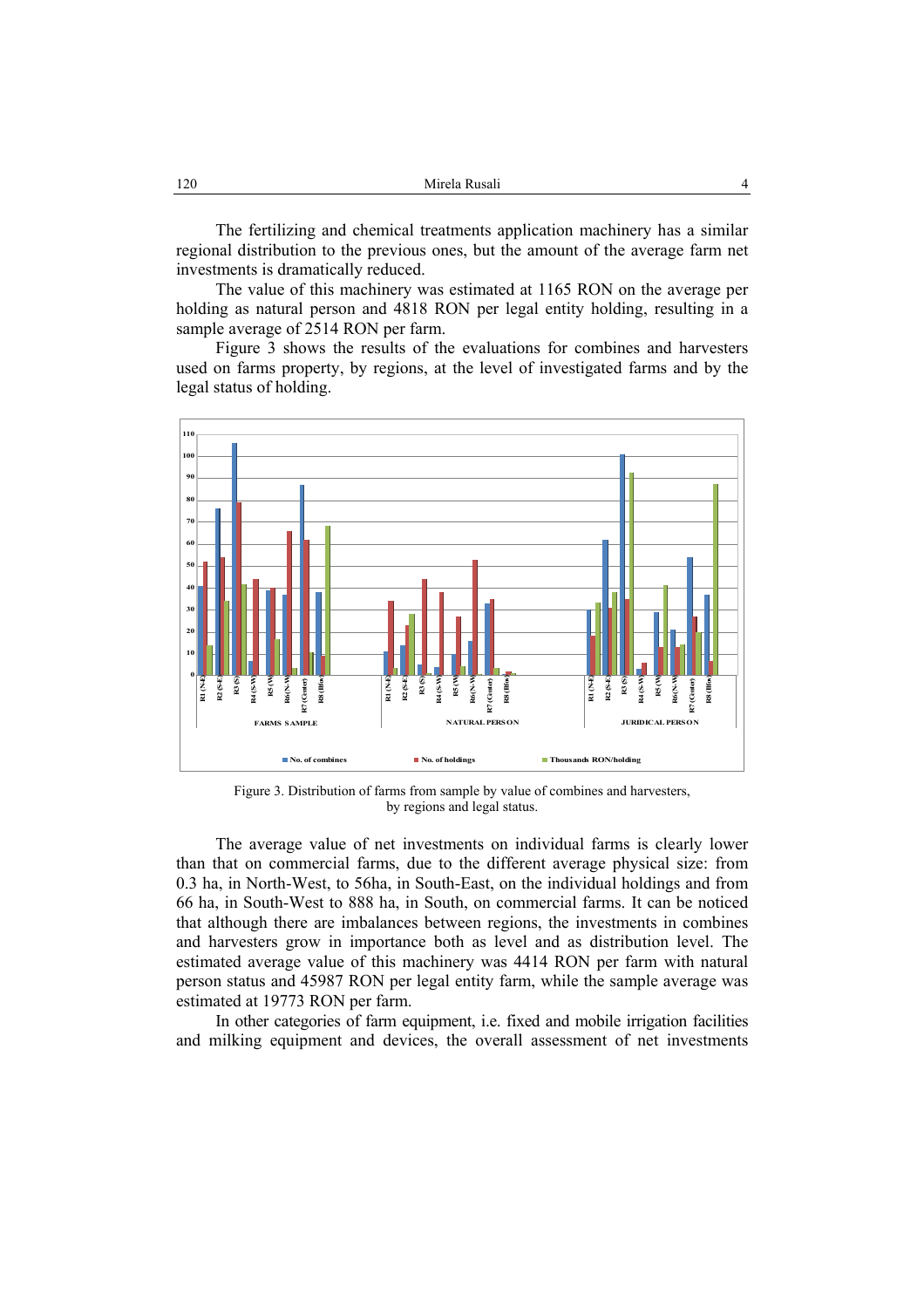amounted to 10476 RON on commercial farms, compared to 2515 RON on individual farms, while the average sample yields a value of 5457 RON per farm. Out of these, the irrigation facilities amounted 1679 to RON/farm, almost totally (99.7%) found on commercial holdings, while the milking facilities amounted to 3778 RON/farm, 66% distributed on commercial farms.

The average estimated value of investments in mechanical means, used in the property of farms in sample was 18722 Euros per farm (at the exchange rate of 3.6827 RON/EUR), 4836 Euros per individual farm and 42367 Euros per legal entity farm respectively.

With an endowment of Romanian farms almost three times lower, on the average, compared to EU-25 [EC, 2010], on which an average value of investments in agricultural machinery of 44300 Euros was estimated, the Romanian farms gap, dramatically deeper on small farms, is an indication of the shortcomings that burden on sector performance.

### **5. CONCLUSIONS**

The results of the analysis demonstrate the need to modernize farms on the basis of massive investments in technical means, with a significant public component, including agricultural mechanization and irrigation systems. Productive capital, vital for agriculture, will favour restructuring through the development of farms and rural households, providing them the openness opportunity to agricultural, food and non-agricultural markets.

In the Romanian rural areas, the small farms have a threefold significance – socio-economic, environmental and cultural – which gives them a key role in the improvement of regional competitiveness and sustainability in conformity with the cross compliance principles and the social and historical specificities of the different areas. However, the study revealed large disparities in the existing technical endowment between individual and commercial farms, both at external and internal level, which represents a major constraint to obtaining profitable production that should enable re-investment conditions. The obtained estimates reveal internal gaps between farms and regions, as well as compared to EU investments in farm mechanization, which affects the external performance of Romanian farmers, indicating the technical capitalization among the non-performance factors in the rural economy.

In the conditions in which sustainable development means long-term nonnegative sustainability, for the rural areas sustainability implies the need of an integrating vision of these socio-economic strength structures in order to benefit from support policies for rural areas, for agriculture included, and to attract investments for the modernization of activities and investment capacity building of farms with new production techniques.